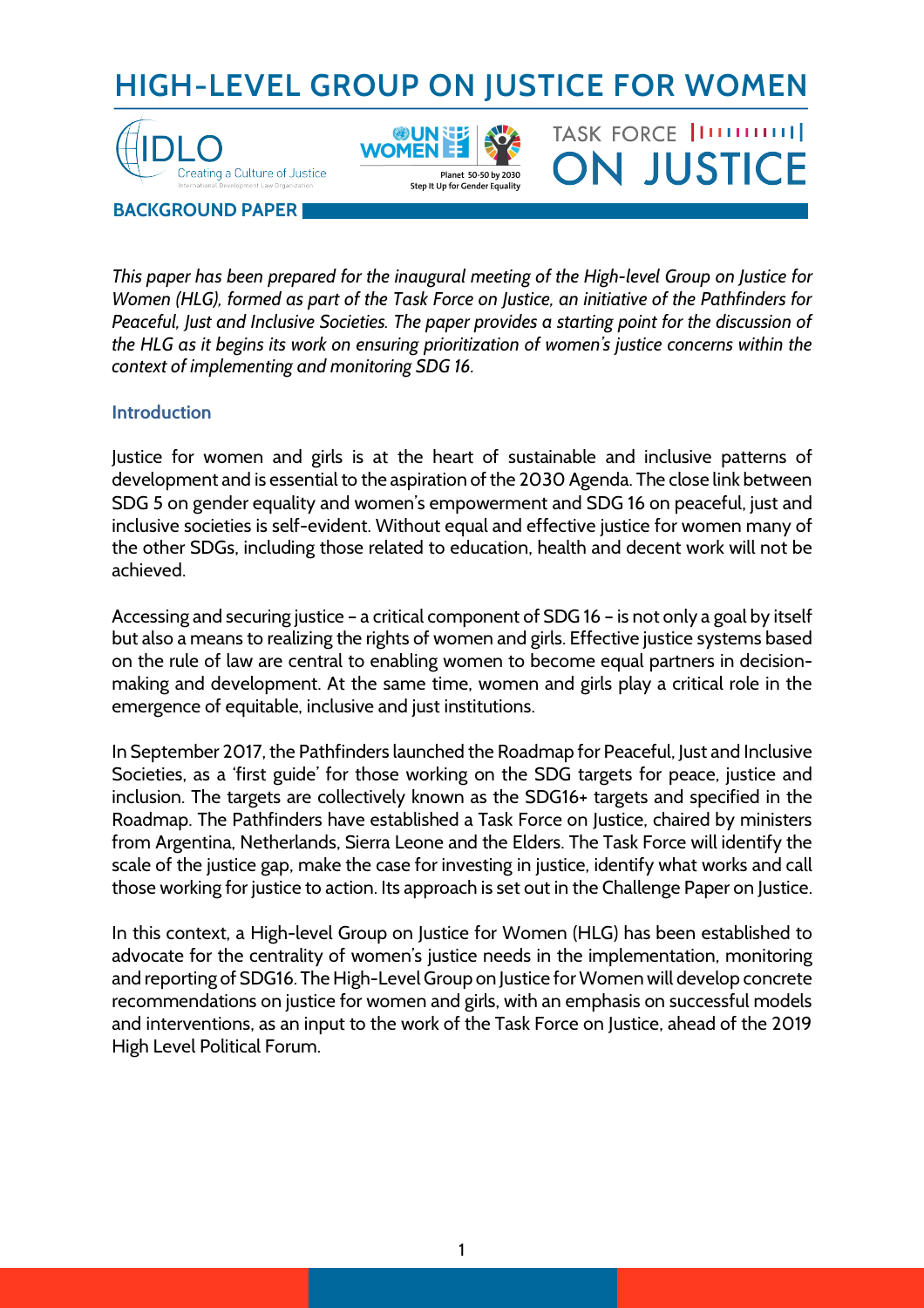# **The Justice Gap for Women and Girls**

There is a huge disparity between the promise of justice under SDG 16 and the lived realities of women and girls, between what women and girls need and want when they seek justice and the justice they receive. We can only understand this 'justice gap' when we put legal needs of women and girls at the center of our analysis and action.

*Gaps in legal protection.* Available evidence points to serious gaps in ensuring equal legal protections for women and girls in a range of fields. 1 Worldwide, 104 economies still have laws preventing women from working in specific jobs, such as mining (65 economies), manufacturing (47 economies), construction (37 economies), energy (29 economies), agriculture (27 economies), water (26 economies) and transportation (21 economies). Overall, in 2018, 2.7 billion women were legally restricted form having the same jobs as men $<sup>2</sup>$ </sup>

Only 40% of economies mandate equal remuneration for work of equal value. Forty-five economies do not have specific laws on domestic violence and 59 economies have no laws on sexual harassment in the workplace. This means that, in 2017, more than one billion women lacked protection from sexual violence from an intimate partner or family member, while the number of women lacking legal protection against sexual harassment in employment, education and public places is estimated at 362 million, 1.5 billion, and 2.2 billion, respectively.<sup>3</sup> Male dominance in family relations is also evident in data showing that a woman cannot: apply for a passport in 37 economies, be head of household in 31 economies, travel outside her home in 17 economies, confer citizenship to her children in 25 economies and confer citizenship to her spouse in 51 economies, in the same way as men.<sup>4</sup>

*Implementation Gaps.* Even in the presence of gender-responsive laws, implementation is often poor due to a variety of technical, financial and political factors. Often, implementation challenges result from failure to consider the interaction among laws, regulations and implementing institutions, and their collective impact on women's rights.

For example, in the area of land rights, titling and registration regulations often require that a national identity card, marriage or birth certificate, or deeds from a land registry office or court be provided. These certificates and deeds are often inaccessible to rural or poor women who have limited time, money, access to facilities and networks. Land or commercial legislation, when applied alongside laws that recognize males as household heads or those requiring male spousal consent, may also deprive women of their rights to transfer or use land on an equal basis as men.

 $\overline{\phantom{a}}$ 

<sup>1</sup> World Bank Group. 2018. Women, Business and the Law 2018. Washington, DC: World Bank. The report reviewed 189 economies.

 $2$  Ibid.

<sup>3</sup> Paula Tavares and Quentin Wodon, Ending Violence Against Women and Girls: Global and Regional Trends in Women's Legal Protection Against Domestic Violence and Sexual Harassment, World Bank, 2018.

<sup>4</sup> World Bank Group. 2018. Women, Business and the Law 2018. Washington, DC: World Bank. p. 11. Data on women's ability to confer citizenship is compiled by the Global Campaign on Equal Nationality Rights:

https://equalnationalityrights.org/the-issue/the-problem, accessed on 24 May 2018.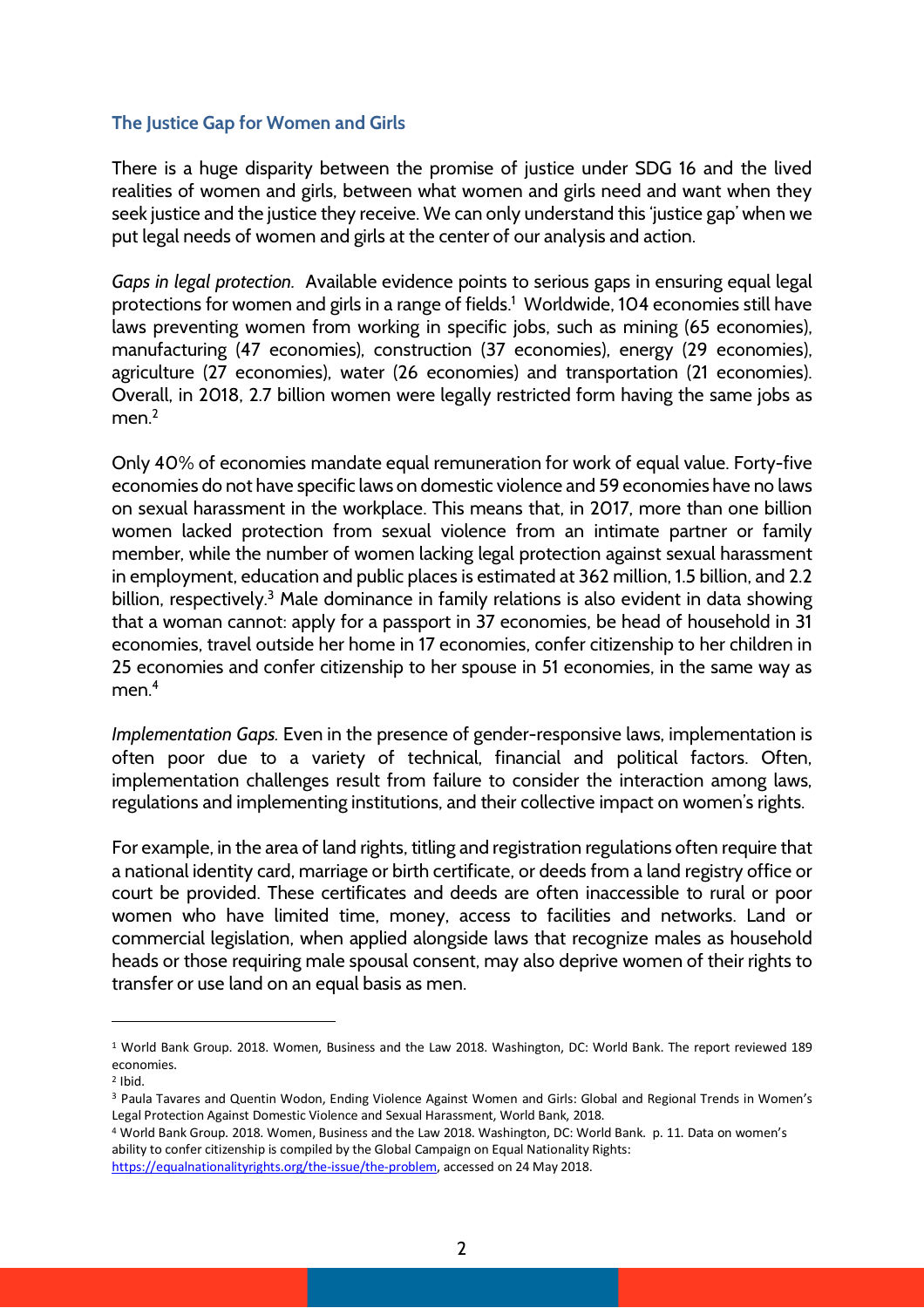*Challenges to accessing justice institutions.* Accessing justice remains an enormous challenge for women due to a host of obstacles. CEDAW's General Recommendation 33 on Women's Access to Justice highlights how structural discrimination and inequality impede women from realizing their rights. Ineffective and unresponsive judicial systems, compounded by gender stereotyping, discriminatory laws, intersecting discrimination and varying levels of socio-economic barriers, can become serious obstacles in the provision of justice for women.<sup>5</sup> This in turn prevents women from claiming a whole range of economic, social, cultural, civil and political rights and in accessing support and redress. Women continue to have limited access to information, skills and support structures that enable them to seek justice and claim their rights. They also face discriminatory social and cultural norms, stigma and violence for coming forward as victims or survivors. Case attrition, in particular for gender-based violence (GBV), is a big challenge.

Unfortunately, 'conventional' justice reform programs have often been unresponsive to the justice needs of women. They have mostly ignored intra-household disputes, in particular domestic violence, as being 'private and outside the realms of public dispute resolution'. They have neglected to take into account discriminatory norms and gender bias, individual and organizational, that cut across multiple justice institutions, often leaving women without effective recourse or redress. Gender-based violence against women and girls continues to be among the most pervasive forms of discrimination against women, reinforcing women's disempowerment.

*Tensions relating to customary and informal justice systems.* Research shows that, in many countries, up to 80% of disputes are resolved in informal justice fora, signifying that a large proportion of women worldwide access justice through non-state settings.<sup>6</sup> Informal systems adjudicate a variety of issues of high significance to women, such as inheritance, family formation, divorce, property, control and governance over land and natural resources, as well as violence against women and girls.

Customary or informal justice mechanisms are frequently biased against women, subject to elite capture, and they tend to exclude women from decision making processes. They are often criticized for applying practices that fail to uphold international human rights standards, CEDAW in particular.

As in the formal justice system, informal systems may also not consider gender-specific crimes as offences, including rape, (both within and outside marriage) and domestic violence, or may view such acts as only minor offences. Sometimes, the lack of written procedural and substantive rules in informal justice systems means that outcomes are determined on a case-by-case basis according to the power, status, wealth and relations between disputants, social norms, and perceptions of group cohesion.

l

<sup>&</sup>lt;sup>5</sup> CEDAW General Recommendation 33, para. 3.<br><sup>6</sup> IDLO. 2013. Accessing Justice: Models, Strategies and Best Practices on Women's Empowerment. Women's Access to Justice, p. 12.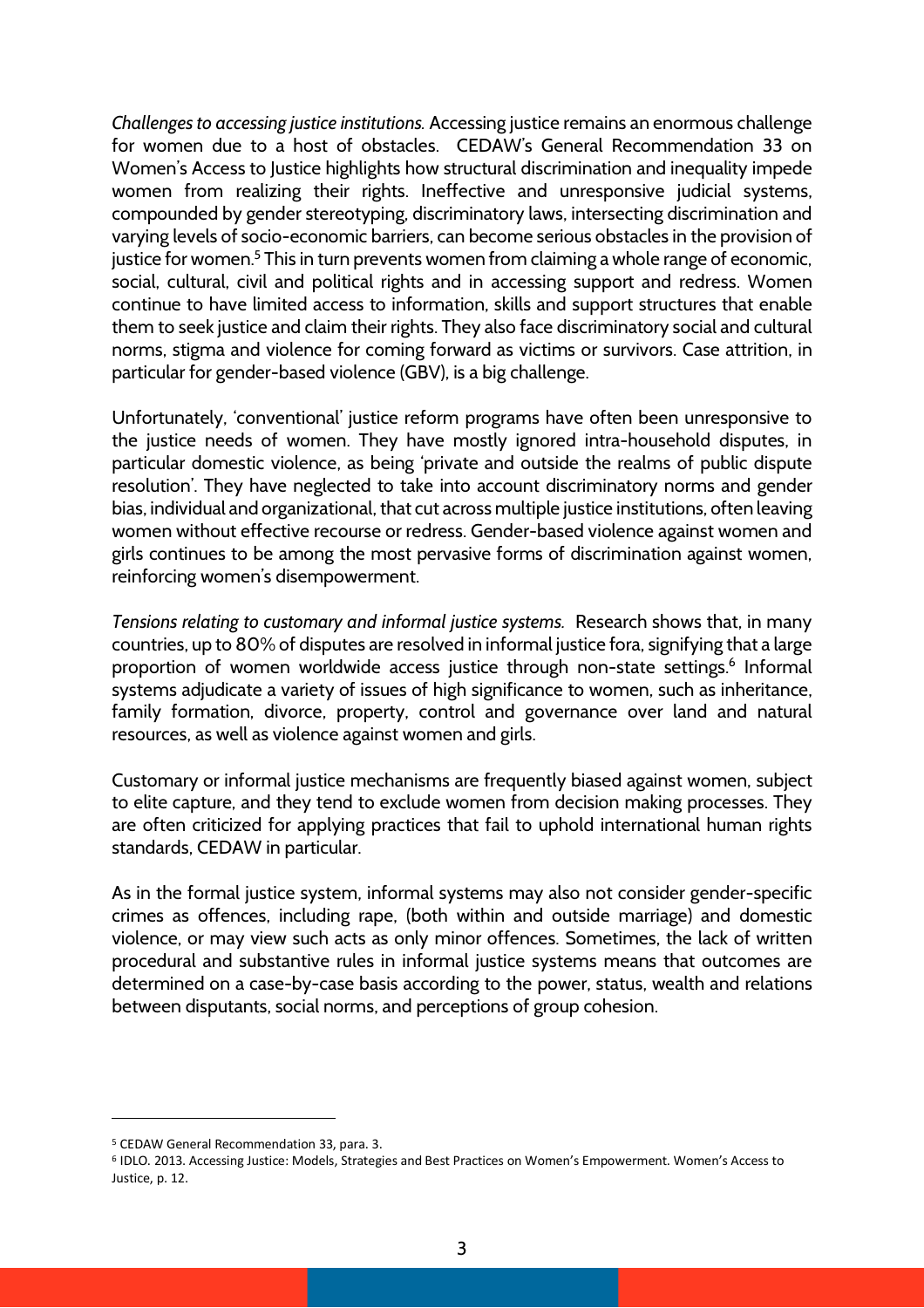*Women's exclusion and under-representation, intersectionality issues.* Women are largely excluded from justice delivery across community, national and international levels. In the judiciary, women are outnumbered by men in about half of the countries of the world, with declining proportions at higher levels of the judicial hierarchy.<sup>7</sup> Women's underrepresentation is even more pronounced at the international level. Around 33 per cent of the 599 available positions in 91 international justice tribunals and monitoring bodies are held by women, a number which drops significantly if bodies dealing with women's and children's rights are excluded.<sup>8</sup>

Women's continuous underrepresentation in political spheres and decision-making bodies 'normalizes' the lack of gender representation and prevents the inclusion of a range of concerns that diversity brings. This is especially evident if we look at the intersection of gender and other forms of discrimination, resulting in the persistent exclusion of particular groups of women, including migrant, rural, poor, indigenous women or women with disabilities. Women are not a homogeneous group. Several personal characteristics (e.g. age, sex, disability, race, ethnicity, origin, religion or economic or other status) often overlap to deepen their exclusion and marginalization from seeking justice and from justice systems. For example, lack of accessible justice facilities and services for persons with diverse forms of disability (e.g., visual, physical, hearing, intellectual, mental) results in exclusion from protection and remedies. In yet another example, women living with HIV experience an ongoing continuum of human rights abuses within their families, communities and in legal and health-care settings that include the denial of heath, property and inheritance rights.

It is also worth mentioning that several key areas have not yet received sufficient attention in efforts to address women's justice needs. They include marriage, family and property rights, the protection of women asylum seekers, those at the center of immigration disputes, the protection of victims of trafficking and labor exploitation, and women in conflict with the law. By being exposed to unequal power relations, and the curtailment of agency and autonomy, women are often denied the right to report crimes committed against them or to pursue civil claims. While women often relate to criminal justice systems as victims of crime, recent trends indicate that a growing number are featuring as suspects, accused and prisoners. The percentage of women in prison is growing globally and at a faster rate than the male prison population. While the global prison population grew by approximately 20 per cent from 2000 to 2015, that of imprisoned women and girls grew by 50 per cent during the same period.<sup>9</sup>

 $\overline{\phantom{a}}$ 

<sup>7</sup> The latest available data is the UNODC crime statistics database 2015 and UNSD, The World's Women 2015, using the UNODC database. Both reports caution that cross-country comparisons are difficult. However, the latest available global comparative data estimates are that 27% of judges are women. (UN Women 2011, based on UNODC database).

<sup>8</sup> The Current Composition of International Tribunals and Monitoring Bodies, GQUAL campaign. See at http://www.gqualcampaign.org/1626-2/.

<sup>9</sup> UN Women, UNDP, UNODC and OHCHR. 2018. A Practitioner's Toolkit on Women' Access to Justice, p.6, quoting Roy Walmsley, World Female Imprisonment List, Women and girls in penal institutions, including pre-trial detainees/remand prisoners, 3rd ed., p. 2, (London, World Prison Brief and Institute for Criminal Policy Research, 2015).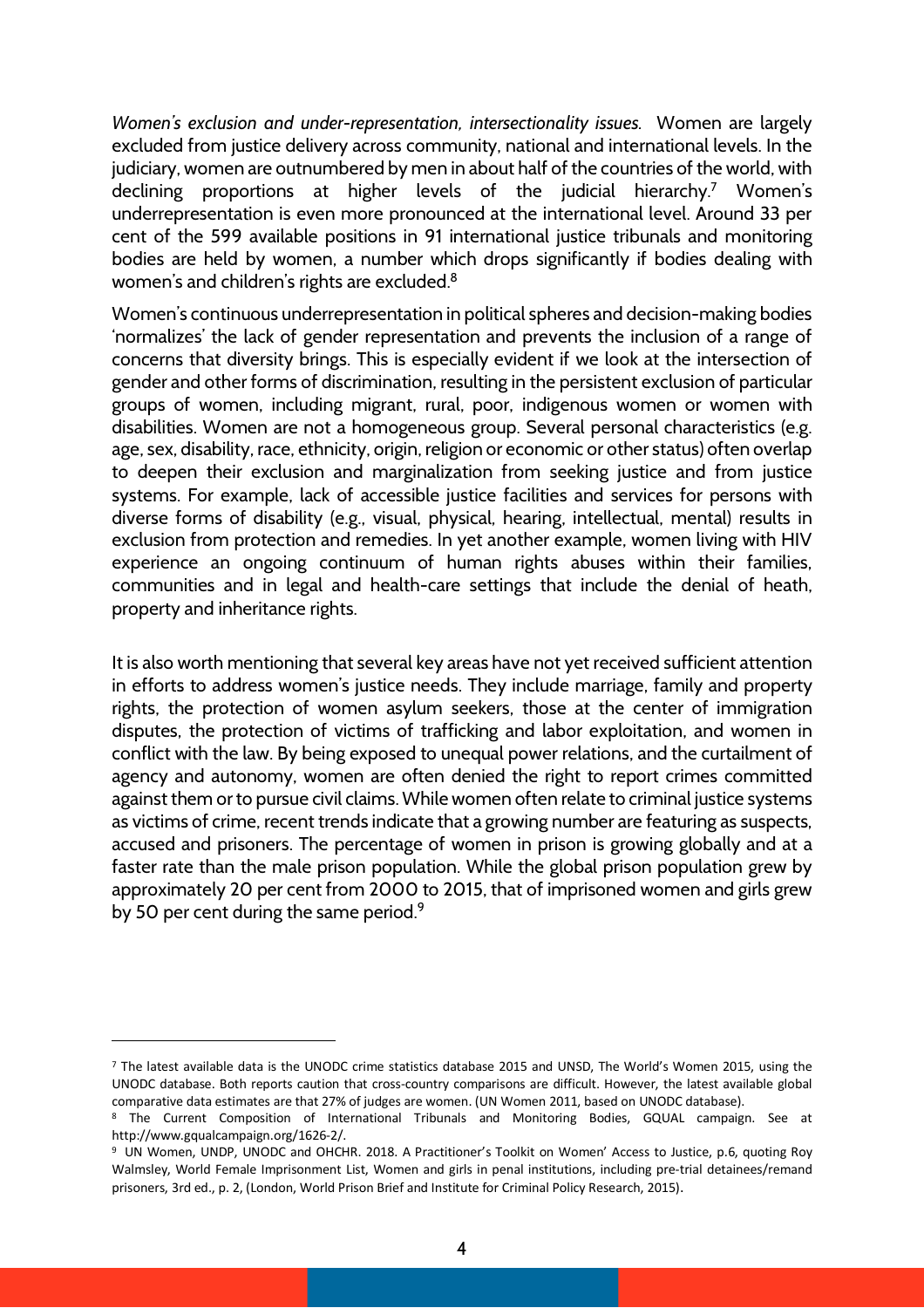*Challenges during situations of conflict and fragility.* Although law and justice institutions are expected to play a role in preventing and addressing violations of women's human rights during conflict and fragile situations, they are often too weak, unable, or unwilling to address it. In some instances, law and justice institutions may not have the legitimacy to address rights violations. The erosion of societal networks, increased militarization, and breakdown of law and order can also lead to increased levels of impunity, especially in instances of GBV.<sup>10</sup> Although it is often difficult to obtain reliable figures, a global study of 50 countries found that significant increases in GBV occur following major wars.<sup>11</sup> It is a well-established fact that GBV is often intentionally used as a strategy or weapon of war. Women's bodies are also seen as 'spoils of war'. Accountability for GBV during and after conflict therefore remains a major challenge for countries transitioning to peace.

Women and gender issues are largely absent in peace negotiations. Between 1992 and 2011, only 4 percent of signatories to peace agreements and less than 10 percent of negotiators were women.<sup>12</sup> Out of the 504 agreements signed since the adoption of resolution 1325, only 138 (27 per cent) included references to women.<sup>13</sup> Women are also often excluded from post-conflict peace-building processes, including working with justice institutions, whether formal or informal. Yet including women is critical to addressing disputes and preventing cyclical violence.

#### **Making the case for urgent action and investment**

Accessing and securing justice for women is a human right, guaranteed by international and national legal and policy commitments. At the international level, human rights instruments provide for effective remedies and legal protection to be enjoyed without discrimination. The CEDAW, the Beijing Declaration and Platform for Action, UN Security Council Resolutions on Women, Peace and Security, among others, provide targeted provisions to ensure justice for women and girls. They showcase women's access to justice as being not only a right in itself, but also an essential factor in the enjoyment of other rights, and a key feature in sustainable peace and development. CEDAW General Recommendation No. 33 on Women's Access to Justice (CEDAW GR 33) signals a paradigm shift in justice delivery for women. It emphasizes that justice delivery must traverse development, conflict, and other forms of crisis contexts, because women and girls are at risk of rights violations in all these settings.

Justice for women however, is also a requirement for and an enabler of development. It has implications for the achievement of all development goals set out in the 2030 Agenda. For example, ensuring gender equality has been shown to lead to economic development. There is increasing evidence that having assets in the hands of women leads to enhanced

l

<sup>&</sup>lt;sup>10</sup> Waafas Ofosu-Amaah, et. al. Justice Sector Delivery of Services in the Context of Fragility and Conflict: What Is Being Done to Address Sexual and Gender-Based Violence in The World Bank Legal Review Volume 6 Improving Delivery in Development: The Role of Voice, Social Contract, and Accountability, March 2015.

<sup>11</sup> World Bank, World Development Report 2011: Conflict, Security and Development p. 16.

<sup>&</sup>lt;sup>12</sup> Thania Paffenholz, et. al, "Making Women Count - Not Just Counting Women: Assessing Women's Inclusion and Influence on Peace Negotiations," Geneva: Inclusive Peace and Transition Initiative (The Graduate Institute of International and Development Studies), UN Women, April 2016

<sup>13</sup> Ibid.. In 2015, 7 out of 10 peace agreements signed included gender specific provisions(Ibid.)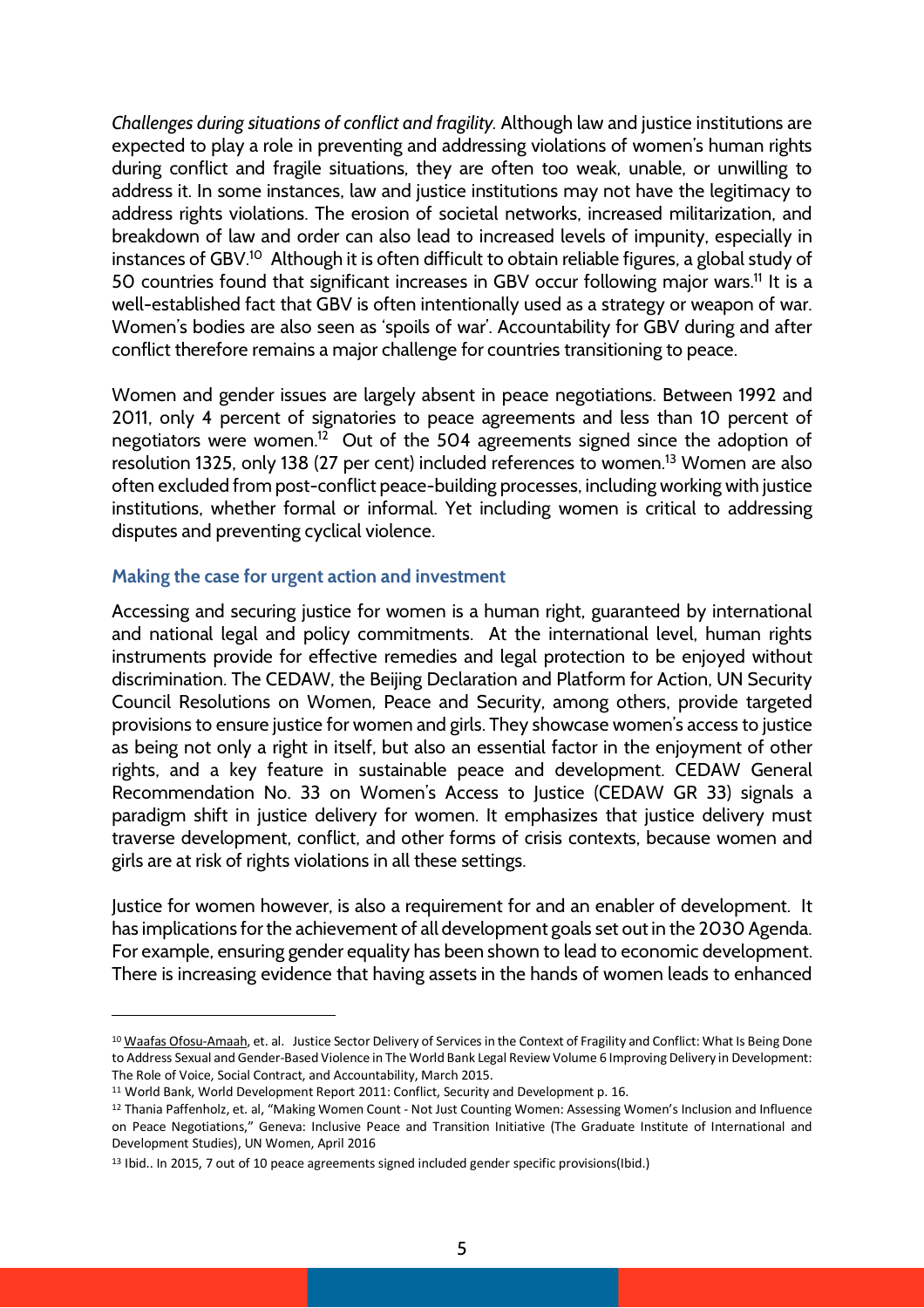food security, child nutrition, education and women's wellbeing;<sup>14</sup> eliminating barriers that prevent women from working in certain occupations or sectors would reduce the productivity gap;<sup>15</sup> increasing the share of household income controlled by women, either through their income or cash transfers, changes spending in ways that benefit children; and when women have more influence over economic decisions their families allocate more income to food, health, education and children, bringing about improved child nutritional status, which in turn influences health outcomes and educational attainment. <sup>16</sup> All these gains can only be sustained within a fair, functioning and effective justice system that guarantees fair justice outcomes for women – where women and girls are informed of their rights and can exercise and claim them.

Increasing justice for women provides important social, economic and environmental benefits and the injustices women face come at enormous costs in terms of increased poverty, reduced control over their lives, social exclusion, crime and violence, and negative health impacts. This supports the case for investing in justice for women. More knowledge is required of the financing need for priority interventions to increase justice for women in different country contexts, alongside questions of affordability, both for states and for women with unmet legal needs. Increasing justice for women is also an important aspect of prevention. The justice sector is critical to engage when laying foundations for prevention of GBV.17

In spite of growing data on the importance of gender equality, political commitments and resources to enable its realization have been scarce. Only two per cent of aid to fragile states and economies in 2012 and 2013 targeted gender equality as a principal objective, and only USD 130 million out of almost USD 32 billion of total aid went to women's equality organizations and institutions.<sup>18</sup> In 2014, less than one per cent of aid to fragile states and economies targeted gender equality significantly.

National budgets also continue to lag behind in terms of prioritizing gender equality, despite initiatives such as gender-responsive budgeting. Women's access to justice may also be shaped by several national level policy strategies, including national development plans, national justice and security sector policies, national gender equality action plans and national action plans (NAPs) related to the implementation of UNSCR 1325. Subsector policies may also exist for institutions such as the police, prosecutorial services, the judiciary, prisons, immigration and social services. The design of such strategies represents an opportunity to plan and budget for coordinated interventions that support and strengthen women's access to justice and are responsive to women's justice needs.

 $\overline{a}$ 

<sup>&</sup>lt;sup>14</sup> World Bank. World Development Report 2012: Gender equality and Development.<br><sup>15</sup> Ibid.

<sup>16</sup> Ibid. Important studies include: Dollar and Gatti, 1999; Klasen, 2002; Knowles, Lorgelly and Owen, 2002; Kalaitzidakis, et. al, 2002; Lagerlof, 2003 and Klasen and Lamanna, 2009.

<sup>17</sup> UN Women, 2015, A Framework to Underpin Action to Prevent Violence against Women.

<sup>18</sup> Facts and Figures, Peace and Security. See at http://www.unwomen.org/en/what-we-do/peace-and-security/facts-andfigures.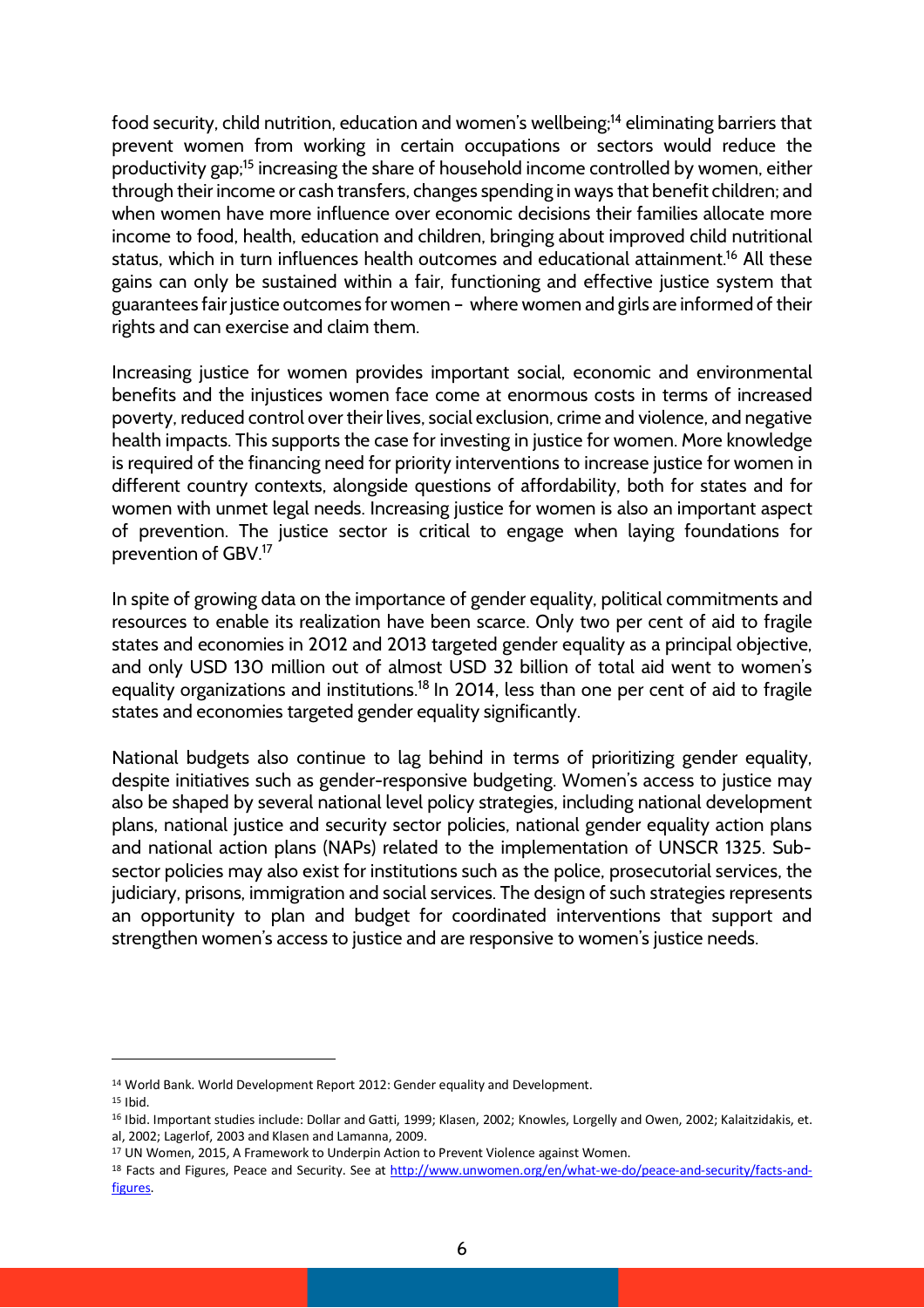### **Understanding What Works**

Securing justice for women and girls has centered broadly around these approaches:

*Reforming the legal and policy framework*. Gender-responsive law reform is seen as the foundation for enabling fair justice outcomes for women. With the law being an essential tool for advancing women's and girls' rights and equality, robust and effective legal systems based on the rule of law become central to gender equality.<sup>19</sup> CEDAW specifically mandates that the principle of equality be embodied in constitutions and laws; the adoption of legislation to prohibit discrimination, whether by public or private entities; and the repeal or revision of discriminatory laws and regulations.

Available data shows that where good laws are in place, change can happen. For example, there is positive correlation between women having majority ownership in firms in economies where work place harassment laws exist.<sup>20</sup> Research also suggests that women who live in countries with domestic violence laws have seven percent lower odds of experiencing violence compared with women living in countries without such laws.<sup>21</sup> Laws eliminating spousal authority over women's employment lead to an increase in women's labor force participation and work outside $^{22}$ . Laws also create frameworks for women's political participation, through reserved seats, quotas and other temporary special measures.

*Reforming justice institutions.* The full realization of women's rights depends upon the ability of women to exercise such rights and to obtain appropriate remedies through the rule of law and effective and accountable justice institutions. There are some promising approaches on making justice sector institutions more responsive to the justice needs of women and girls. Efforts to improve performance and accountability of justice actors, such as judges, prosecutors, lawyers, court officials and law enforcers, have been tried and tested, with varying levels of results. These include: providing technical guidance, such as developing bench books with court authorities and protocols for handling GBV cases; integrating women's justice concerns as a priority for access to justice initiatives, such as free legal aid, help desks and mobile courts; setting up women-friendly processes, including using gender-sensitive language in court documents and processes; supporting justice sector professionals to engage in dialogue with women and CSOs representing them; and ensuring institutional accountability, including through monitoring and evaluation strategies. 23

 $\overline{a}$ 

<sup>19</sup> IDLO 2013. Accessing Justice: Models, Strategies and Best Practices on Women's Empowerment. Women's Access to Justice.

<sup>&</sup>lt;sup>20</sup>World Bank Group. 2018. Women, Business and the Law 2018. Washington, DC: World Bank. p. 17

<sup>&</sup>lt;sup>21</sup> Klugman, Jeni, et al. 2014. Voice and agency: Empowering women and girls for shared prosperity. World Bank Publications.

<sup>22</sup> Women, Business and the Law, 21018, p. 17

<sup>&</sup>lt;sup>23</sup> Waafas Ofosu-Amaah, et. al. Justice Sector Delivery of Services in the Context of Fragility and Conflict: What Is Being Done to Address Sexual and Gender-Based Violence in The World Bank Legal Review Volume 6 Improving Delivery in Development: The Role of Voice, Social Contract, and Accountability, March 2015.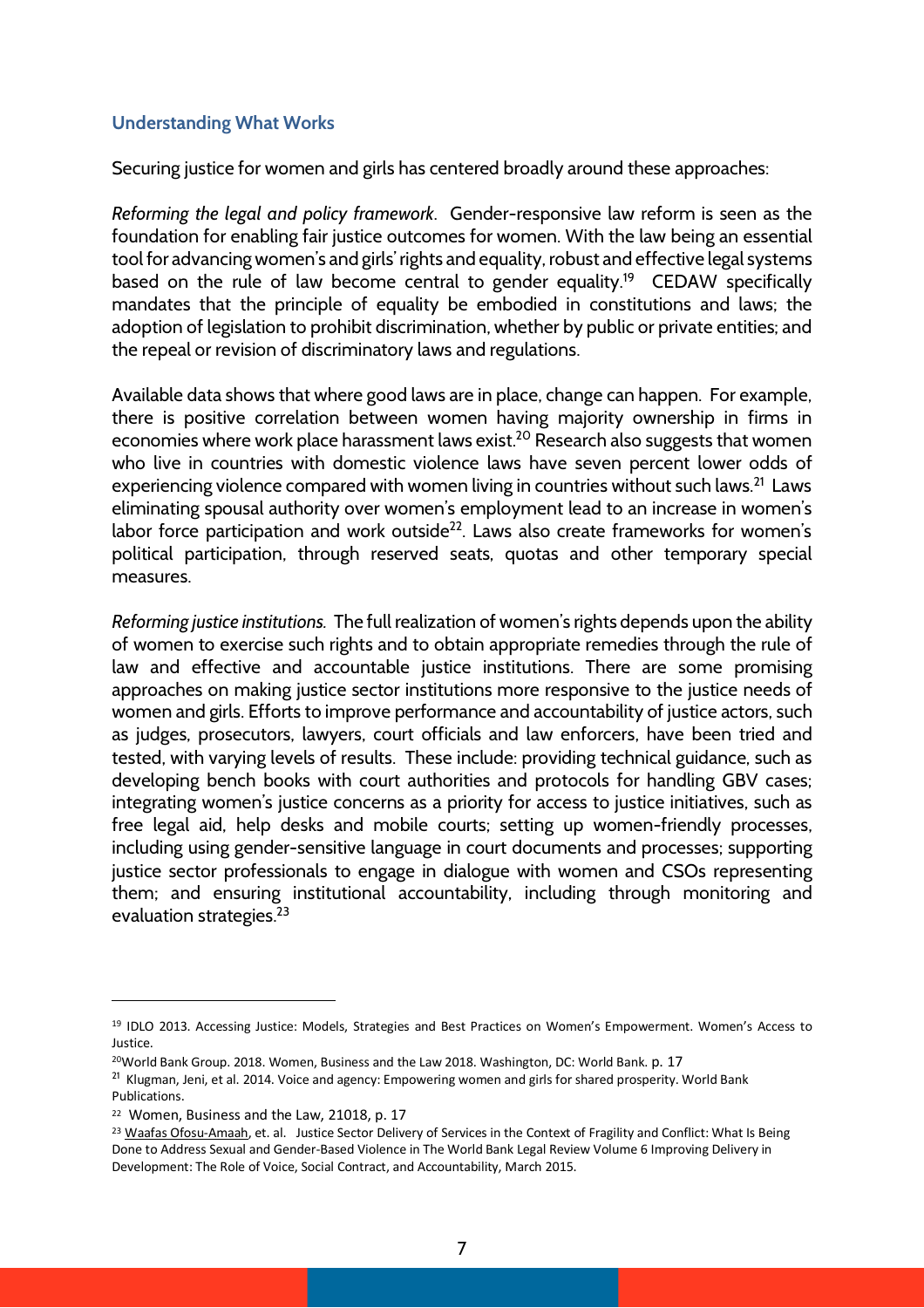Promising results have also emerged through institutionalizing gender-sensitive processes into the justice chain. Some good-practice examples on making courtrooms friendlier to women, especially GBV survivors, include ensuring confidentiality and safety for survivors inside and outside the courtroom; in-camera trials; reducing unnecessary and repeated postponements; allowing a supporting person to be present; better interpretation and translation services; requiring court personnel to treat witnesses with respect and sensitivity; and prohibiting victim-blaming or gender-biased language in court.<sup>24</sup>

To complement gender mainstreaming efforts, specialized mechanisms are also being setup to help reduce attrition in the justice chain and provide a more supportive environment for survivors of violence and discrimination. One stop-centers bring together vital services under one roof to collect evidence, provide legal, health, psycho-social and other support services, and ensure survivor safety. The establishment of specialized police and prosecution units have shown increased reporting of GBV cases. At the local level, paralegal clinics run by and for women can provide solutions to legal and other problems that women and girls face. Investments in justice should also be targeted at the informal institutions and civil society organizations that interact with, support or provide access to the formal legal system.

*Legally empowering women to access justice and claim rights.* Legal empowerment approaches have been documented to lead to increased legal knowledge, agency, action, and access to remedies.<sup>25</sup> They have shown to improve women's representation and participation in justice processes, with the final aim to enhance their ability to uphold rights and obtain fair justice outcomes. Legal empowerment approaches target the provision of justice services usually at the local level, including in informal contexts, and they feature activities such as awareness campaigns, legal education, the provision of legal and paralegal aid services, support for non-discriminatory alternative dispute resolution fora and the training of legal and paralegal local counselors. Supporting women's self-organizing movements has been found to be one of the most important factors accounting for progressive policy change to address violence against women. $^{26}$ 

Empowering women should also include enhancing their active participation, not just as beneficiaries of justice, but also as providers of justice. Efforts toward building capacities and influence of women justice professionals, whether as judges, prosecutors, lawyers, and police officers, can open up spaces for prioritizing women's justice concerns as central to justice and legal reforms. To enable justice leadership by women, the number of women in powerful positions in the justice systems needs to be increased, through targeted training, career support, networking and active investment.

l

<sup>25</sup> Laura Goodwin and Vivek Maru. What Do We Know About Legal Empowerment: Mapping the Evidence. Hague Journal Rule of Law. (February 2017). Based on a survey of more than 199 studies on legal empowerment programs.

<sup>24</sup> Ibid.

<sup>&</sup>lt;sup>26</sup> Htun, Mala, and S. Laurel Weldon. "The civic origins of progressive policy change: Combating violence against women in global perspective, 1975–2005." *American Political Science Review* 106.3 (2012): 548-569.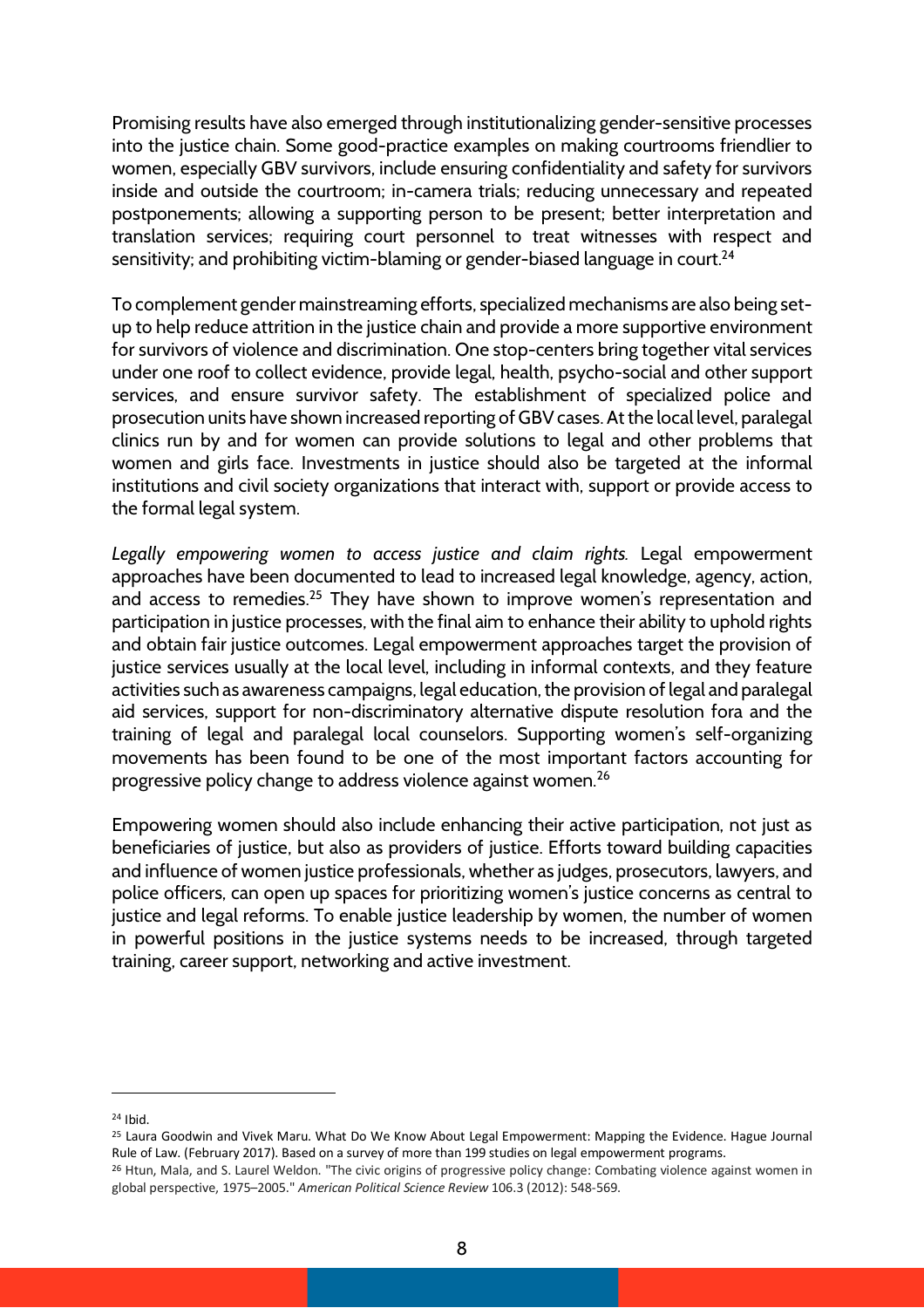*Addressing customary and informal justice.* Promising rule of law programming recognizes the opportunities that exist outside the formal legal framework, including the potential for informal legal norms to be applied in ways that respect and protect women's equal rights. Efforts include: (a) exploring the interface between informal and formal justice norms and systems; (b) deconstructing template solutions that only seek to align customary practices with statutory law - such as codifying informal laws to comply with international human rights standards, outlawing harmful discriminatory practices, ensuring that informal justice systems are accountable to the state – which mostly reflects orthodox theories of reforms, are technocratic in nature, and raise a number of practical concerns when implemented in isolation; (c) working with customary justice actors on how to heighten genderresponsiveness of customary laws; (d) supporting women traditional leaders' inclusion in local dispute resolution processes; (e) community dialogues on the role and impact of customary justice on women.27

Efforts to address what works are seen to be more effective when they are supplemented, complemented or reinforced by interventions that go 'beyond law'. Securing justice for women require a comprehensive and multi-dimensional approach. Among the promising intersectoral efforts to consider are: (a) setting up inter-agency bodies to address specific gender justice concerns; (b) setting up of a referral network with clear mandates and responsibilities for coordinated support services; (c) developing capacity of service providers from all relevant sectors, especially for collecting and analyzing medico-legal and forensic evidence; (d) supporting new and ongoing work to identify and address social and cultural norms that perpetuate injustices and (e) identifying champions among customary and religious leaders to spearhead social norm change.

Despite some emerging good practices, broader challenges still exist, and the learning and knowledge gap remains. There is limited understanding of the context and drivers on why policies, approaches and interventions worked. There is limited evidence of the impact of interventions, including innovative approaches. There is also limited knowledge on how to replicate, scale up or operationalize good practice.

# **Call to action**

 $\overline{\phantom{a}}$ 

Through the decades, there have been several calls to action to prioritize justice for women, among them:

*CEDAW and its General Recommendation No. 33 on Women's Access to Justice*. The Convention places an obligation on States parties to embody the principle of the equality of men and women in their national constitutions or other appropriate legislation, and places clear emphasis on state obligations to ensure women's access to information of their rights and remedies, and accessibility to competent systems to claim them.

General Recommendation no. 33 reinforces the vital importance of women's right to access justice as fundamental to rule of law and governance as well as to eliminating all

<sup>&</sup>lt;sup>27</sup> IDLO 2013. Accessing Justice: Models, Strategies and Best Practices on Women's Empowerment. Women's Access to Justice.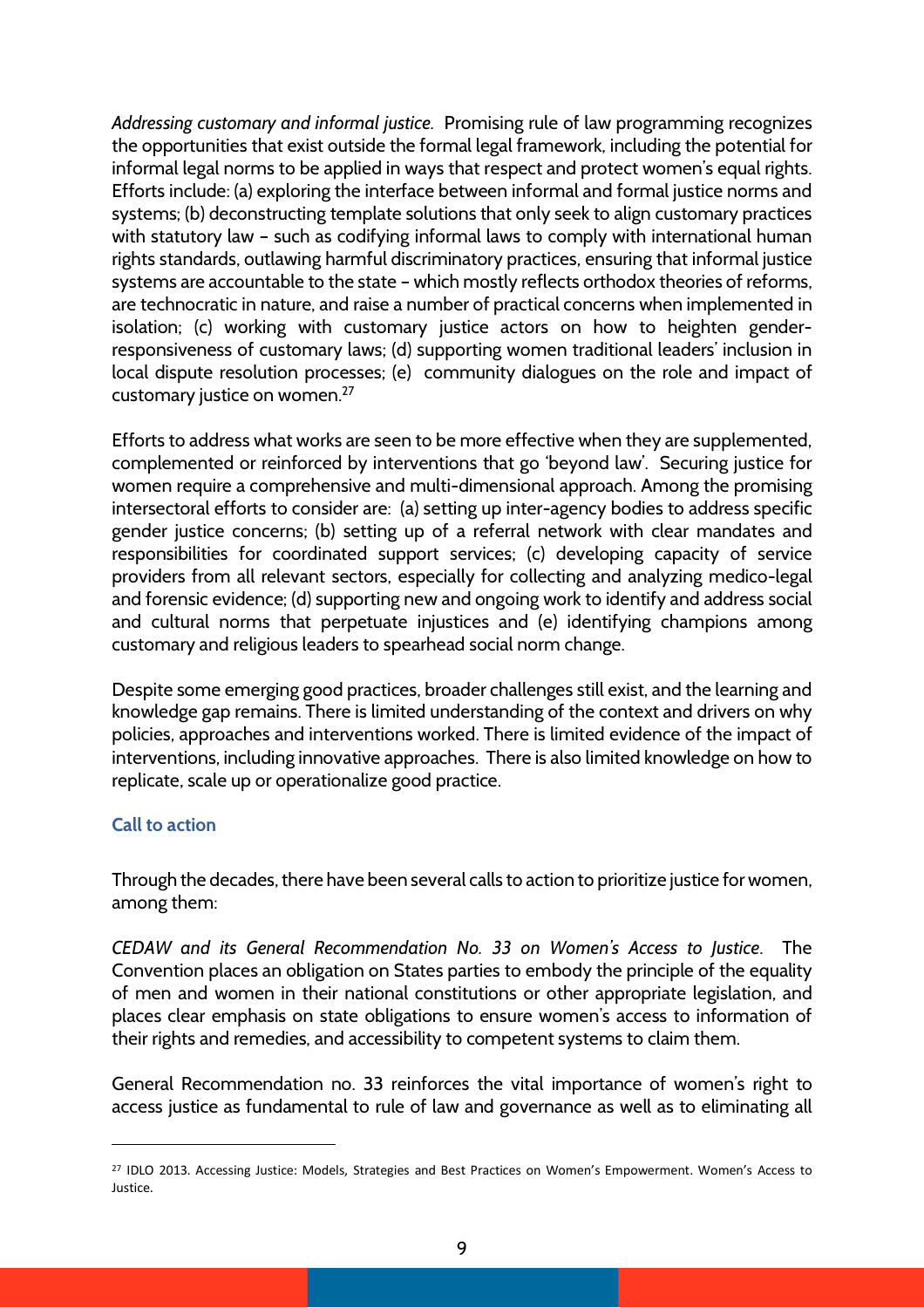forms of discrimination against women. It also highlights that justiciability, availability, accessibility, good-quality provision of remedies and accountability of justice systems are necessary to ensure women's access to justice. It calls for review of specific areas of law such as (i) Constitutional Law; (ii) Civil Law; (iii) Family Law; (iv) Criminal Law; and (v) Administrative, social and labour law. GR 33 also sets out recommendations directed towards specific mechanisms for improving accessibility of justice for women, such as (i) specialized judicial and quasi-judicial systems, and international and regional justice systems; (ii) alternative dispute resolution processes; (iii) national human rights institutions and ombuds offices; and (iv) plural justice systems. It also emphasizes the obligation to expose and remove the underlying social and cultural barriers, including gender stereotypes, that prevent women from exercising and claiming their rights and impede their access to effective remedies.

*The Beijing Declaration and Platform for Action* is a visionary agenda for the empowerment of women. As a defining framework for change, the Platform for Action made comprehensive commitments under 12 critical areas of concern<sup>28</sup> - action to be taken includes ensuring legal protection, equality before the law, and provision of effective remedies. One of the key strategic objectives under the 'critical area of concern' relating to Human Rights of Women, is to "ensure equality and non-discrimination under the law and in practice" with actions to be taken including: "(a) provide constitutional guarantees and/or enact appropriate legislation to prohibit discrimination on the basis of sex for all women and girls of all ages and assure women of all ages equal rights and their full enjoyment; (b) embody the principle of the equality of men and women in their legislation and ensure, through law and other appropriate means, the practical realization of this principle; and (c) review national laws, including customary laws and legal practices in the areas of family, civil, penal, labor and commercial law in order to ensure the implementation of the principles and procedures of all relevant international human rights instruments by means of national legislation, revoke any remaining laws that discriminate on the basis of sex and remove gender bias in the administration of justice".

# *Agenda 2030 – Sustainable Development Goals*

 $\overline{a}$ 

Sustainable Development Goal (SDG) 16 seeks to promote "peaceful and inclusive societies for sustainable development, provide access to justice for all and build effective, accountable and inclusive institutions at all levels". Gender-specific indicators exist across the 17 Development Goals, and many of them require consideration in a call to action on justice for women. <sup>29</sup> In SDG 5 itself, indicators include: legal framework to promote, enforce and monitor equality and non-discrimination based on sex (5.1.1); laws on equal access to reproductive health, information and education (5.6.2); laws that guarantee equal land rights (5.a.2), among others.

Today more than ever, urgent and sustained action is needed to transform the structures, institutions and norms – economic, political and social – that are holding back progress on gender equality. This requires: (a) building strong, determined leadership and commitment

<sup>&</sup>lt;sup>28</sup> Pg. 31, Beijing Declaration and Platform for Action. See at http://www2.unwomen.org/-/media/headquarters/attachments/sections/csw/pfa\_e\_final\_web.pdf?la=en&vs=800

<sup>&</sup>lt;sup>29</sup> UN Women. 2018. Figure 2.1 Gender specific Indicators across the 17 SDGs. Turning Promises into Action: Gender Equality in the 2030 Agenda for Sustainable Development, p. 52.